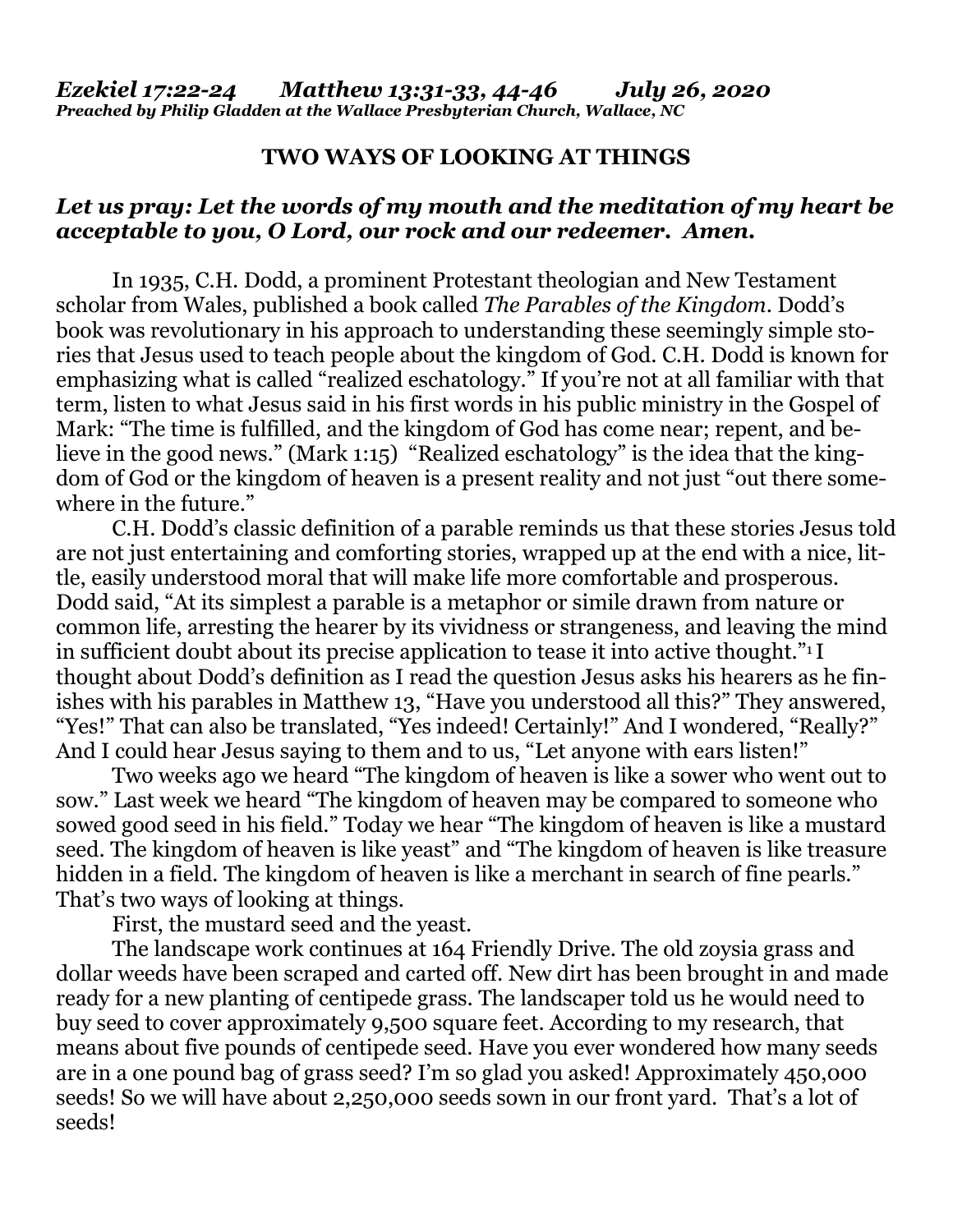But the someone in today's story sowed one — count it, ONE! — mustard seed in his field. A mustard seed is only about 1-2 mm big or, as Matthew tells us, "the smallest of all the seeds." Why would anybody go to the trouble of planting just one seed in his field? And, to make things more puzzling or, as C.H. Dodd put it, "leaving the mind in sufficient doubt about its precise application to tease it into active thought," the mustard bush is an invasive weed. In last week's story, the landowner's enemy came under cover of night and sowed weeds among the good seeds. In this story, someone intentionally plants an invasive weed that can quite literally take over your field. It might not technically be a "tree," but the mustard weed bush can grow to be 8-10 feet tall.

Jesus tells such strange stories. If he was going to teach about the kingdom of heaven, wouldn't it have been much more impressive to use the kind of image the prophet Ezekiel used? The choicest cedar twig planted on a high and lofty mountain that becomes a noble cedar of Lebanon and bears fruit and provides shelter for winged creatures of every kind. (Ezekiel 17:22-24) Instead, Jesus compares the kingdom of heaven to a tiny seed of an invasive weed. What gives? Hold that thought until we hear about the yeast in the flour.

As I shared with the children, I like to make pizza dough from scratch. I use a recipe for a single dough ball from a cookbook Nancy gave me as a surprise Christmas present a few years ago. The recipe makes just enough dough for a nice-sized pizza for the two of us. She also gave me a digital scale so my measurements would be precise (as the recipe calls for). The dough recipe is very simple — water, fine sea salt, white flour, and yeast. Measuring the water, salt, and flour is not a problem. But how do you measure 1/10 of 1/4 teaspoon of yeast? After some failed pizza crusts, I actually measured out one teaspoon of yeast, divided that into ten neat little piles, and memorized how much yeast I needed (I don't think it even makes a pinch!). If my calculations are right, the yeast in the pizza dough accounts for .0004% of the flour mixture. But that's the thing about yeast. It's minuscule and dissolves in water and you can't see it anymore, but if you leave it out, you might as well eat a piece of cardboard.

The woman in this story uses 50 pounds of flour, enough to make 100 loaves of bread. Even so, that wouldn't require a large amount of yeast. But here's the thing. The yeast she used wasn't Fleischmann's Instant Dried Yeast in the triple strips of yellow, blue, and red packets. Instead, she probably used leaven, which probably was something like a moldy piece of leftover bread. In fact, in the Old Testament, leaven is often used as a symbol for sin and uncleanness. When the apostle Paul wrote to the Corinthian Christians about sin, he said, "Do you not know that a little yeast leavens the whole batch of dough? Clean out the old yeast so that you may be a new batch as you really are unleavened." (1 Corinthians 5:6-7) Again, what gives, Jesus?

In the coming weeks and months, people who ride by 164 Friendly Drive are going to see a *bunch* of dirt and a couple of new flower beds. They won't see a lush green lawn of centipede grass. But that doesn't mean nothing is happening. When the pizza dough is sitting on the kitchen counter wrapped in plastic wrap for several hours, it looks like nothing is happening. But that doesn't mean nothing is happening. The grass seed is germinating. The yeast fungus is eating sugar and putting out carbon dioxide,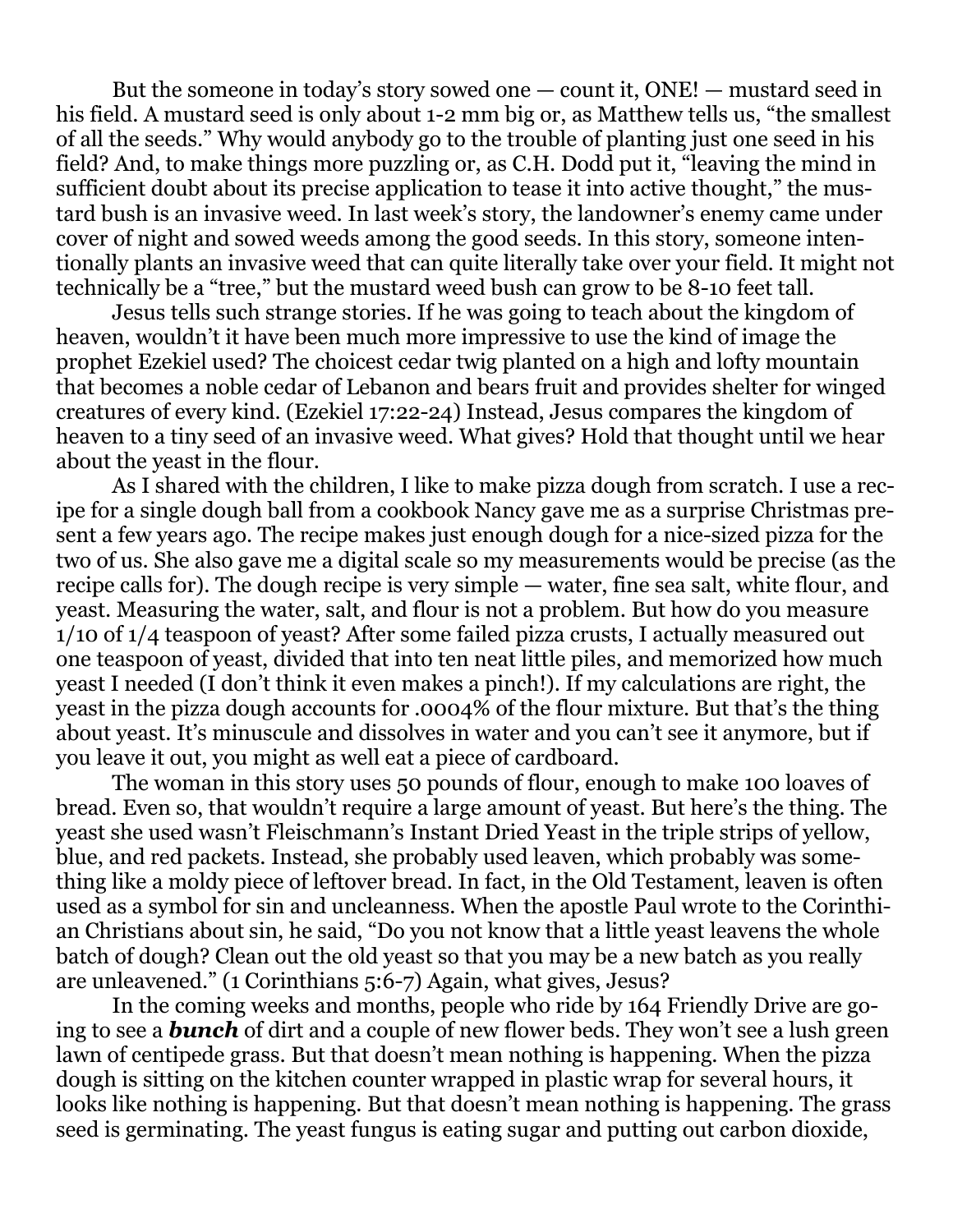ethanol, flavor molecules, and energy. Eventually those tiny seeds and yeast cells will produce some grand things, but you'd never know it just by looking at the process. And so it is with the kingdom of heaven, Jesus says. You might not always see God's kingdom at work right here and now, but rest assured, there's a lot going on, and some grand things are happening.

That's one way of looking at things. Now for another way ...

We could get hung up on the ethics and morality of the tenant farmer plowing the field who accidentally stumbled upon a treasure someone had hidden in the field. The good and proper thing would have been to let the landowner know. Instead, the plowman reburied it, hurried off and sold all that he had, and bought the land.

Jesus' example might offend our concept of right and wrong and fair-play, but that's not really the point of the parable. Instead, it's the man's reaction to what he found. He knew the value of the treasure and he did everything he could to keep it. Remember - Jesus isn't talking about a literal treasure buried in the ground, but about the kingdom of heaven. So can't you hear Jesus' words from his Sermon on the Mount? "For where your treasure is, there your heart will be also." The treasure of the kingdom of heaven is in your midst, Jesus says. Where are your hearts?

The pearl merchant apparently knew what he was looking for, he just hadn't found it yet. But when he did find "one pearl of great value," he went and sold all that he had and bought it. We can assume "all that he had" must have been his inventory of pearls — nothing wrong with those gems, but they weren't *the one*! And when he found the one, the merchant, like the plowman in the field, did whatever it took to make sure he had the pearl of great value.

St. Augustine famously wrote, "You have made us for yourself, O God, and our hearts are restless, until they can find rest in you." That's inspiring and comforting, but even moreso when you consider the backstory. Augustine spent his youth trying to find fulfillment in all sorts of pursuits — as one person put it, in "excessive pleasures, false religions, philosophy, dissipation and distractions." In his book *Confessions*, Augustine describes his younger life in Carthage this way: "I badly wanted to love something. I had no liking for the safe path without pitfalls, for although my real need was for you, my God, who are the food of the soul, I was not aware of this hunger. I felt no need for the food that does not perish, not because I had had my fill of it, but because the more I was starved of it, the less palatable it seemed. Because of this my soul fell sick."<sup>2</sup>

Even after his famous conversion experience, Augustine worried that he might be like people "who have the knowledge of God, but do not honour him or give thanks to him as God." Augustine confessed, "I had fallen into this error also . . . I had already found the pearl of great value and I ought to have sold all that I had and bought it. But I still held back."<sup>3</sup>

Perhaps you've heard the fable of the chicken and the pig who were walking down the road one day. The chicken said, "Hey, pig, I was thinking we should open a restaurant!" Pig was interested and said, "Maybe, but what would we call it?" "How about Ham-and-Eggs?" chicken asked. Immediately pig said, "No way!" Surprised, the chick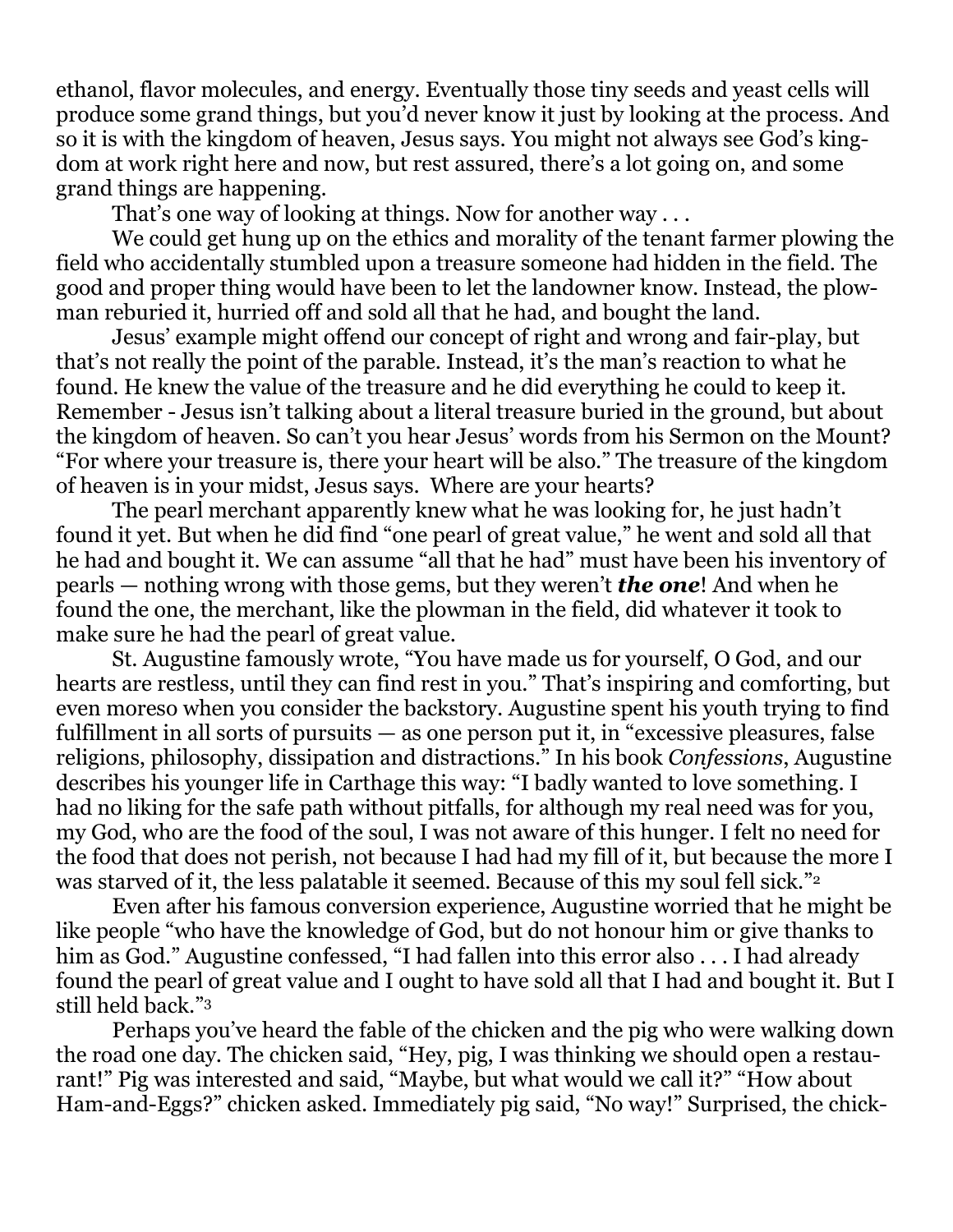en asked, "Why not? What's the matter with Ham-and-Eggs?" Pig said, "Well, I'd be committed but you'd only be involved."

When it comes to the life of faith and the cost of discipleship, you might hear people these days ask, "Are you a fan or a follower of Jesus?" In other words, are you committed or just involved?

So, there you have it, two ways of looking at things — different, but complementary.

The kingdom of heaven will infiltrate our lives and spread beyond anything we can imagine. The kingdom of heaven is more powerful than we might be willing to believe and accept. God's power let loose is bound to turn our lives upside down and inside out. The kingdom of heaven is more valuable than anything else and calls for our single-minded pursuit and ultimate allegiance. If we have ears to hear and hearts to trust, God's power at work in our lives and in the world will shape our lives so we will seek God's kingdom and God's righteousness in all that we do.

As we leave Jesus' parables in Matthew 13, let me share a poem by Andrew King, whose writing helps us listen and hear what Jesus is saying. It's called "No Time Left for Waiting."

*No time for spreadsheets, for the accountant's calculations. No time for checking the agenda, the meetings scheduled. No time for the radio station's business headlines, for Googling the financial news. Let the other hunters continue to dig on their various islands – places you have tried before, long through the soulless days, the heartless nights – today you have discovered the riches you've been waiting for, searching for, you and the world waiting and searching, your whole life. No time for the rear-view mirror. No time for the GPS to suggest alternate routes that might contain less risk or cost. This is highest value; this is greatest treasure; the pearl the world in its wisdom has been diving for, coming up empty handed. This is worth staking your day,*